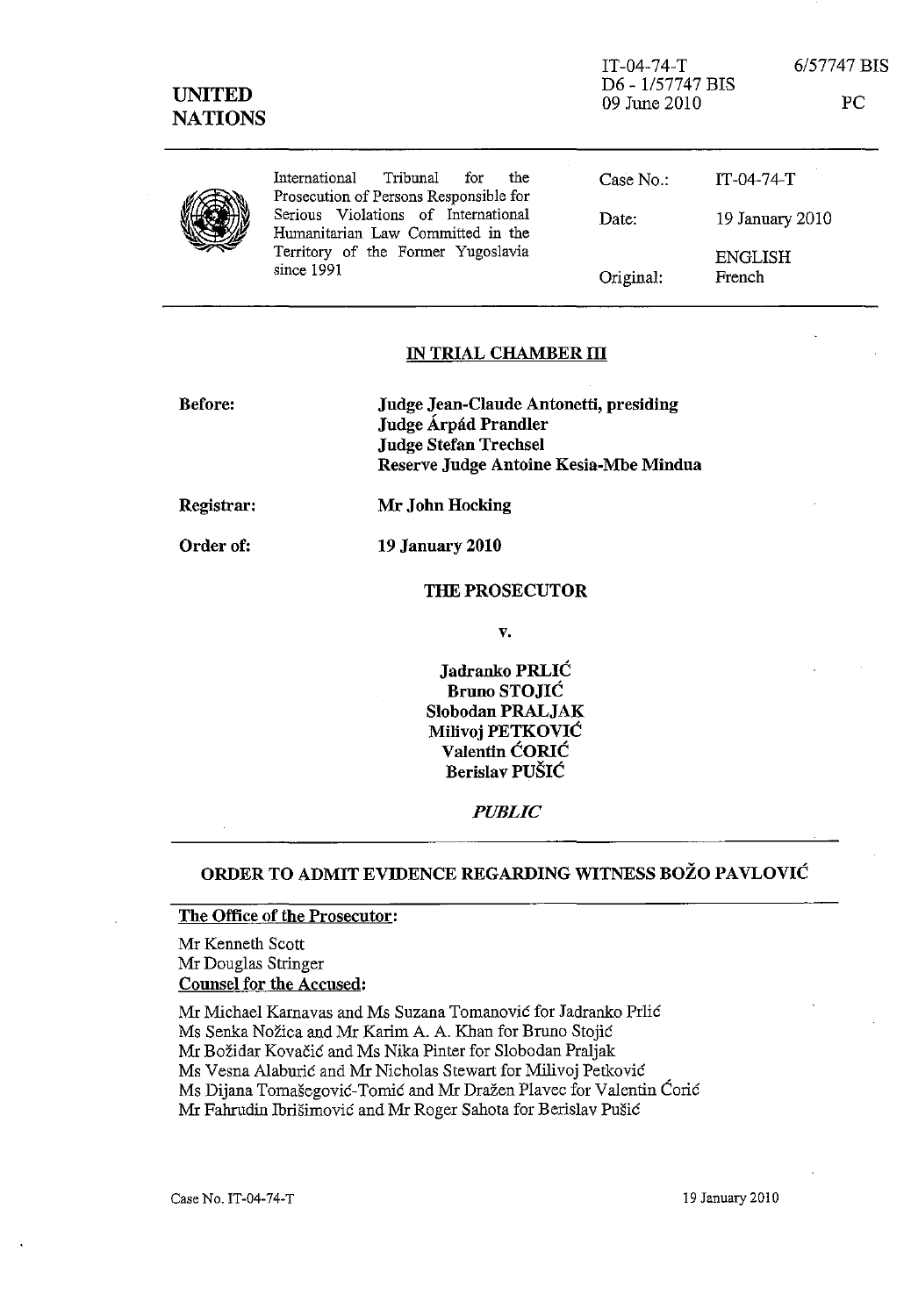**TRIAL CHAMBER III** ("Chamber") of the Intemational Tribunal for the Prosecution of Persons Responsible for Serious Violations of International Humanitarian Law Committed in the Territory of the Former Yugoslavia since 1991 ("Tribunal"),

**NOTING** the request to admit 22 exhibits submitted by Counsel for the Accused Petković ("Petković Defence"),<sup>1</sup> the request to admit 2 exhibits submitted by Counsel for the Accused Prlic ("Prlic Defence"),<sup>2</sup> the request to admit 2 exhibits submitted by Counsel for the Accused Stojić ("Stojić Defence"),<sup>3</sup> the request to admit 7 exhibits submitted by Counsel for the Accused Praliak ("Praliak Defence"),  $4$  the request to admit 10 exhibits submitted by Counsel for the Accused Ćorić ("Ćorić Defence")<sup>5</sup> and the request to admit 10 exhibits submitted by the Office of the Prosecutor ("Prosecution")<sup>6</sup> ("Proposed Exhibit(s)"), all six relating to the testimony of Witness Božo Pavlović ("Witness") who appeared from 16 to 18 November 2009,

**NOTING** the objection formulated by the Prosecution to a Proposed Exhibit submitted by the Praljak Defence<sup>7</sup> and the objections formulated by the Petković Defence to 3 Proposed Exhibits submitted by the Prosecution,<sup>8</sup>

**NOTING** the Decision on Presentation of Documents by the Prosecution in Cross-Examination of Defence Witnesses of 27 November 2008, rendered publicly by the Chamber on 27 November 2008 ("Decision of 27 November 2008"),

**NOTING** the Decision on the Interlocutory Appeal against the Trial Chamber's Decision on Presentation of Documents by the Prosecution in Cross-Examination of Defence Witnesses, rendered publicly by the Appeals Chamber on 26 February 2009 confirming the Decision of 27 November 2008,

**CONSIDERING,** firstly, that the Chamber notes that Proposed Exhibits 4D 00475 and  $4D$  01483 have already been admitted by the Chamber<sup>9</sup> and that the Petković Defence request is therefore moot in this respect,

- 'rC01116
- 2rcol117
- $\frac{3}{5}$  IC 01118 'rC01119
- IC 01120
- 6 rc 01121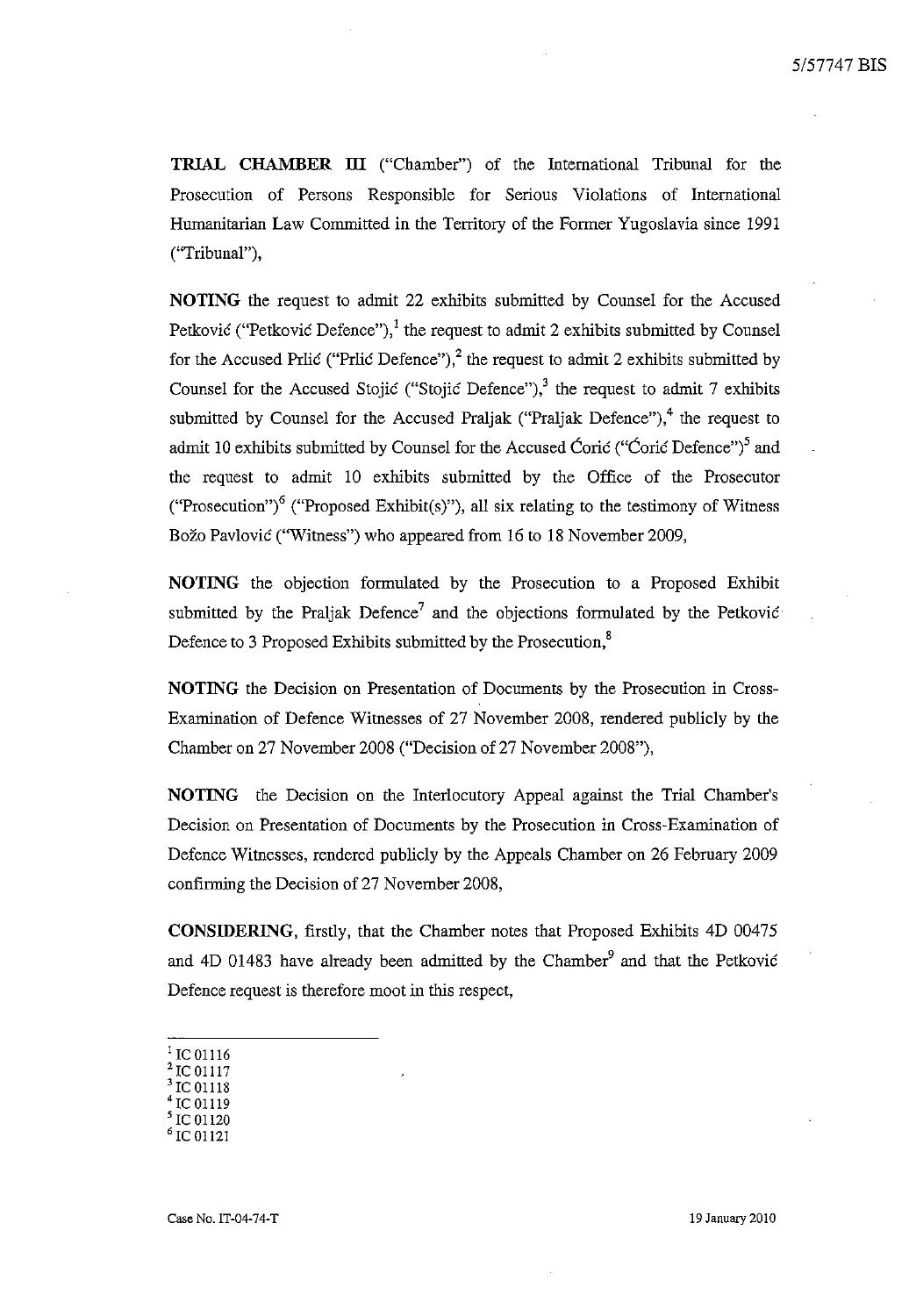**CONSIDERING** that the Chamber notes that Proposed Exhibits 4D 00768 and 4D 00798 have already been admitted by the Chamber<sup>10</sup> and that the Praljak Defence request is therefore moot in this respect,

**CONSIDERING** that the Chamber has examined each of the Proposed Exhibits on the basis of the admissibility criteria set out in the Decision on Admission of Evidence, rendered publicly by the Chamber on 13 July 2006 ("Decision of 13 July 2006") and in the Decision Adopting Guidelines for the Presentation of Defence Evidence, rendered publicly by the Chamber on 24 April 2008 ("Decision of 24 April  $2008"$ <sup>11</sup>

**CONSIDERING** that the Chamber decides to admit into evidence the exhibits marked as "Admitted" in the Annex attached to this decision since they were put to the Wituess and bear sufficient indicia of relevance, probative value and reliability,

**CONSIDERING** that the Chamber decides not to admit into evidence the Proposed Exhibits marked as "Not Admitted" in the Annex attached to this decision since they are not consistent with the instructions of the Decisions of 13 July 2006 and 24 April 2008,

### **FOR THE FOREGOING REASONS,**

**PURSUANT TO** Rules 54 and 89 of the Rules of Procedure and Evidence,

GRANTS the requests of the Prlic Defence, the Stojic Defence and the Corie Defence,

**PARTIALLY GRANTS** the requests of the Petkovic Defence, the Praljak Defence and the Prosecution,

 $^7$  IC 01126

IC 01128

<sup>9</sup> Order to Admit Evidence Regarding Witness Ivan Beneta, 7 December 2009 ("Order of 7 December 2009")\_

<sup>&</sup>lt;sup>10</sup> Order on Admission of Evidence Relating to Witness Milan Gorjanc, 14 December 2009 ("Order of 14 December 2009").

**<sup>11</sup>Guideline 8 on the Admission of Documentary Evidence through a Witness.**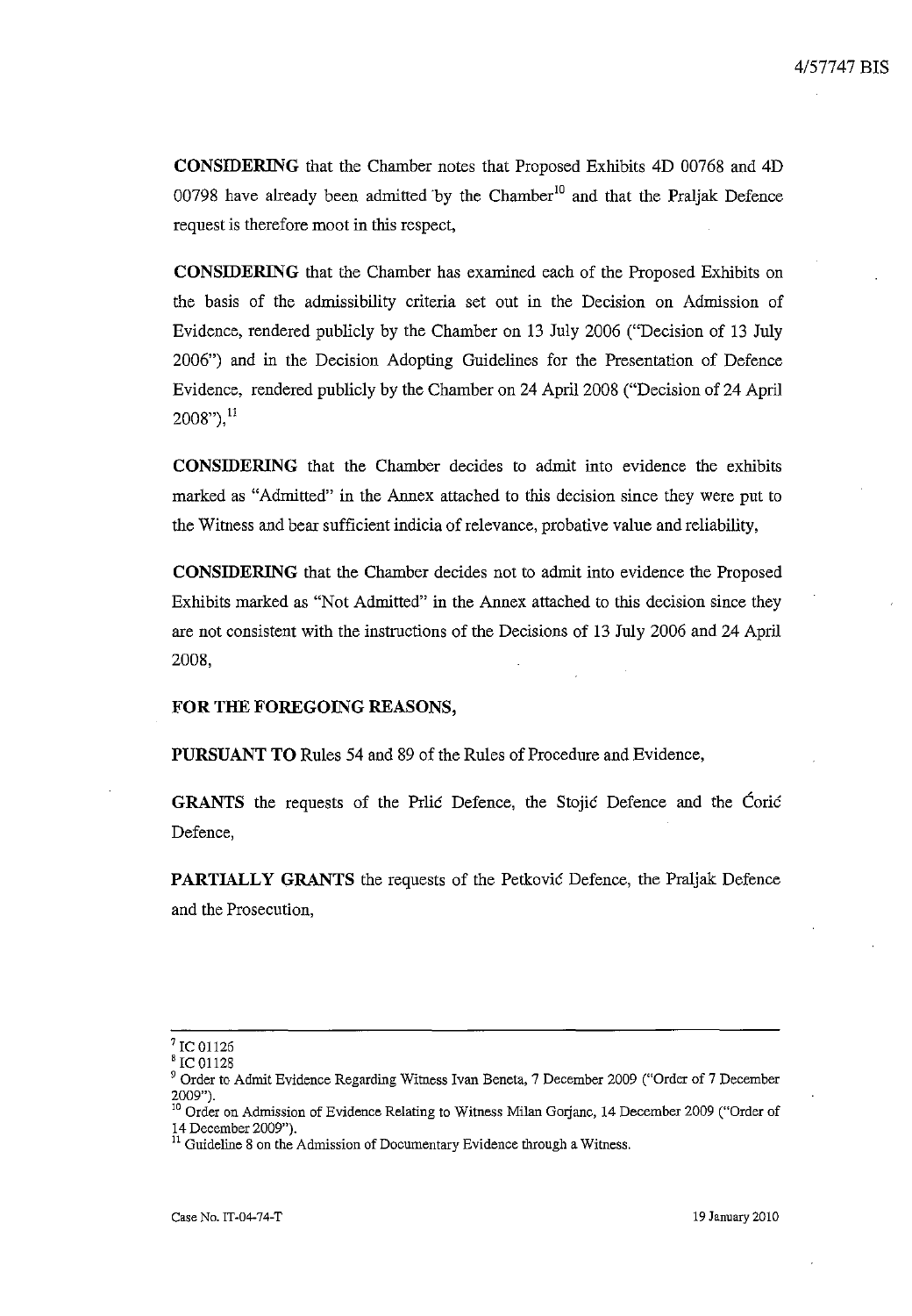**DECIDES** that it is appropriate to admit into evidence Proposed Exhibits P 11094, P 11098 and P 11107, solely to the extent that they go to challenging the credibility of the Witness,

**DECIDES** that it is appropriate to admit into evidence the exhibits marked as "Admitted" in the Annex attached to this decision,

**DECLARES MOOT** the request of the Petkovic Defence with regard to the Proposed Exhibits marked 4D 00475 and 4D 01483 and the request of the Praljak Defence with regard to the Proposed Exhibits marked 4D 00768 and 4D 00798, **AND** 

**DENIES** in all the other respects the requests of the Petkovic Defence, the Praljak Defence and the Prosecution for the reasons set out in the Annex attached to this decision.

Done in English and in French, the French version being authoritative.

/signed/

Jean-Claude Antonetti Presiding Judge

Done this nineteenth day of January 2010 At The Hague (The Netherlands)

**[Seal of the Tribunal]**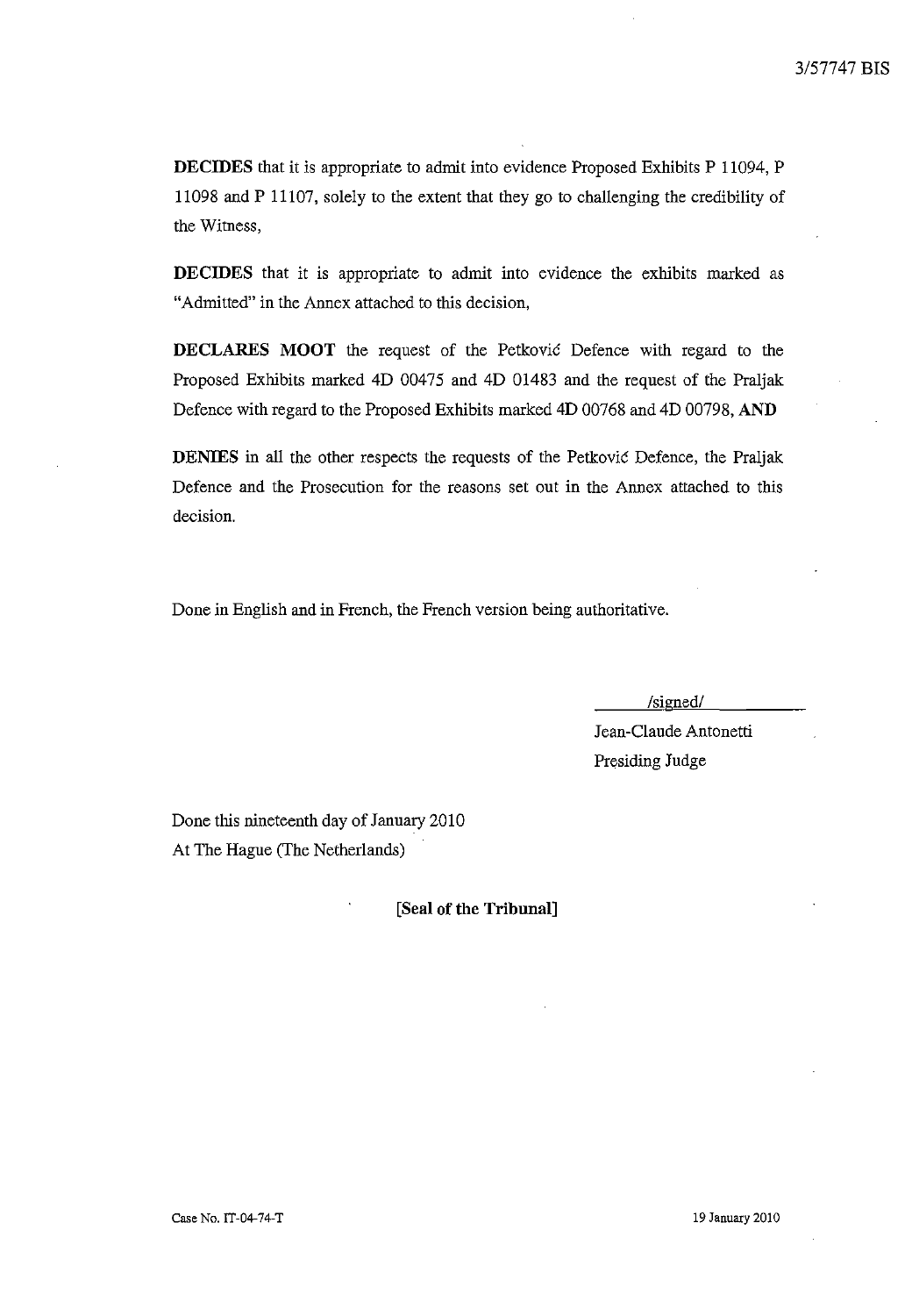$\cdot$ 

 $\hat{\mathcal{A}}$ 

# **Annex**

| <b>Exhibit Number</b> | Party Proposing Admission of<br><b>Admitted/Not</b> |                              |  |
|-----------------------|-----------------------------------------------------|------------------------------|--|
|                       | the Exhibit                                         | Admitted/Marked for          |  |
| 4D 00428              | Petković Defence                                    | <b>Identification (MFI)</b>  |  |
| 4D 00475              |                                                     | Admitted                     |  |
|                       | Petković Defence                                    | (Reason: already<br>Moot     |  |
|                       |                                                     | admitted by the Order of 7   |  |
|                       |                                                     | December 2009)               |  |
| 4D 00476              | Petković Defence                                    | Admitted                     |  |
| 4D 00477              | Petković Defence                                    | Admitted                     |  |
| 4D 00478              | Petković Defence                                    | Admitted                     |  |
| 4D 00568              | Petković Defence                                    | Admitted                     |  |
| 4D 00625              | Petković Defence                                    | Admitted                     |  |
| 4D 00908              | Petković Defence                                    | Admitted                     |  |
| 4D 00914              | Petković Defence                                    | Admitted                     |  |
| 4D 00929              | Petković Defence                                    | Admitted                     |  |
| 4D 00932              | Petković Defence                                    | Admitted                     |  |
| 4D 01026              | Petković Defence                                    | Admitted                     |  |
| 4D 01027              | Petković Defence                                    | Admitted                     |  |
| 4D 01048              | Petković Defence                                    | Admitted                     |  |
| 4D 01483              | Petković Defence                                    | (Reason:<br>already<br>Moot  |  |
|                       |                                                     | admitted by the Order of 7   |  |
|                       |                                                     | December 2009)               |  |
| 4D 01521              | Petković Defence                                    | Admitted                     |  |
| 4D 01553              | Petković Defence                                    | Admitted                     |  |
| 4D 01715              | Petković Defence                                    | Admitted                     |  |
| 4D 02000              | Petković Defence/Prosecution                        | Admitted                     |  |
| P 00314               | Petković Defence                                    | Admitted                     |  |
| P01809                | Petković Defence                                    | Admitted                     |  |
| P05264                | Petković Defence                                    | Not admitted (Reason: the    |  |
|                       |                                                     | document is not on the       |  |
|                       |                                                     | Petković Defence 65 ter      |  |
|                       |                                                     | and<br>the Petković<br>List  |  |
|                       |                                                     | Defence did not ask for this |  |
|                       |                                                     | exhibit to be added to the   |  |
|                       |                                                     | 65 ter List in accordance    |  |
|                       |                                                     | with para. 26 of<br>the      |  |
|                       |                                                     | Decision of 24 April 2008)   |  |
| 1D 01704              | Prlić Defence                                       | Admitted                     |  |
| 4D 01067              | Prlić Defence                                       | Admitted                     |  |
| 2D 03059              | Stojić Defence                                      | Admitted                     |  |
| 2D 03060              | Stojić Defence                                      | Admitted                     |  |
| P 04403               | Praljak Defence                                     | Admitted                     |  |
| 4D 00768              | Praljak Defence                                     | Moot<br>(Reason:<br>already  |  |
|                       |                                                     | admitted by the Order of 14  |  |
|                       |                                                     | December 2009)               |  |
| 4D 00793              | Praljak Defence                                     | Admitted                     |  |

ł,

 $\hat{\mathcal{A}}$ 

 $\ddot{\phantom{a}}$